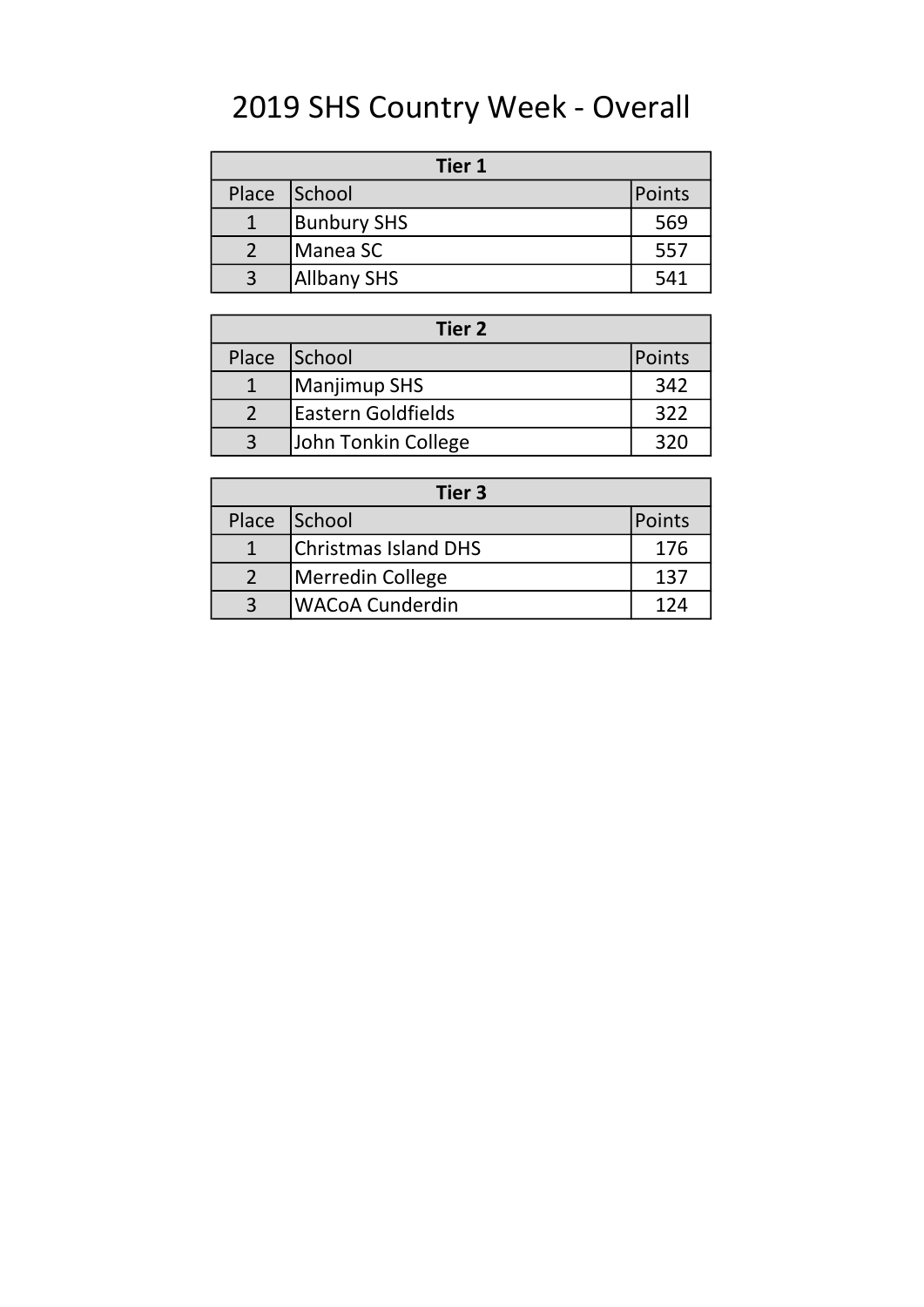| <b>BOYS A DIVISION</b>               |                          |  | <b>GIRLS A DIVISION</b>            |                      |
|--------------------------------------|--------------------------|--|------------------------------------|----------------------|
| $\mathbf{1}$                         | Manea SC                 |  | <b>Bunbury SHS</b><br>$\mathbf{1}$ |                      |
| $\overline{2}$<br>Pinjarra SHS       |                          |  | $\overline{2}$                     | <b>Bunbury CGS</b>   |
| <b>Bunbury CGS</b><br>$\overline{3}$ |                          |  | 3                                  | <b>Manjimup SHS</b>  |
| 4                                    | <b>Manjimup SHS</b>      |  | 4                                  | Pinjarra SHS         |
| 5                                    | <b>Bunbury SHS</b>       |  | 5                                  | <b>Austalind SHS</b> |
| 6                                    | <b>Great Southern GS</b> |  | 6                                  | <b>Albany SHS</b>    |
| 7                                    | <b>Albany SHS</b>        |  |                                    |                      |
| 8                                    | <b>WACoA Narrogin</b>    |  |                                    |                      |

| <b>GIRLS A DIVISION</b> |                      |  |
|-------------------------|----------------------|--|
| 1                       | <b>Bunbury SHS</b>   |  |
| $\mathcal{L}$           | <b>Bunbury CGS</b>   |  |
| 3                       | <b>Manjimup SHS</b>  |  |
| 4                       | Pinjarra SHS         |  |
| 5                       | <b>Austalind SHS</b> |  |
| հ                       | <b>Albany SHS</b>    |  |

| <b>BOYS B DIVISION</b> |  |  |
|------------------------|--|--|
| Broome SHS             |  |  |
| <b>WACoA Cunderdin</b> |  |  |
| Halls Head CC          |  |  |
| <b>Australind SHS</b>  |  |  |
| Newton Moore SHS       |  |  |
|                        |  |  |

| <b>BOYS C DIVISION</b> |                         |  |
|------------------------|-------------------------|--|
|                        | WACoA Harvey            |  |
|                        | <b>Cape Naturalitse</b> |  |
|                        | WACoA Denmark           |  |
|                        | Karratha SHS            |  |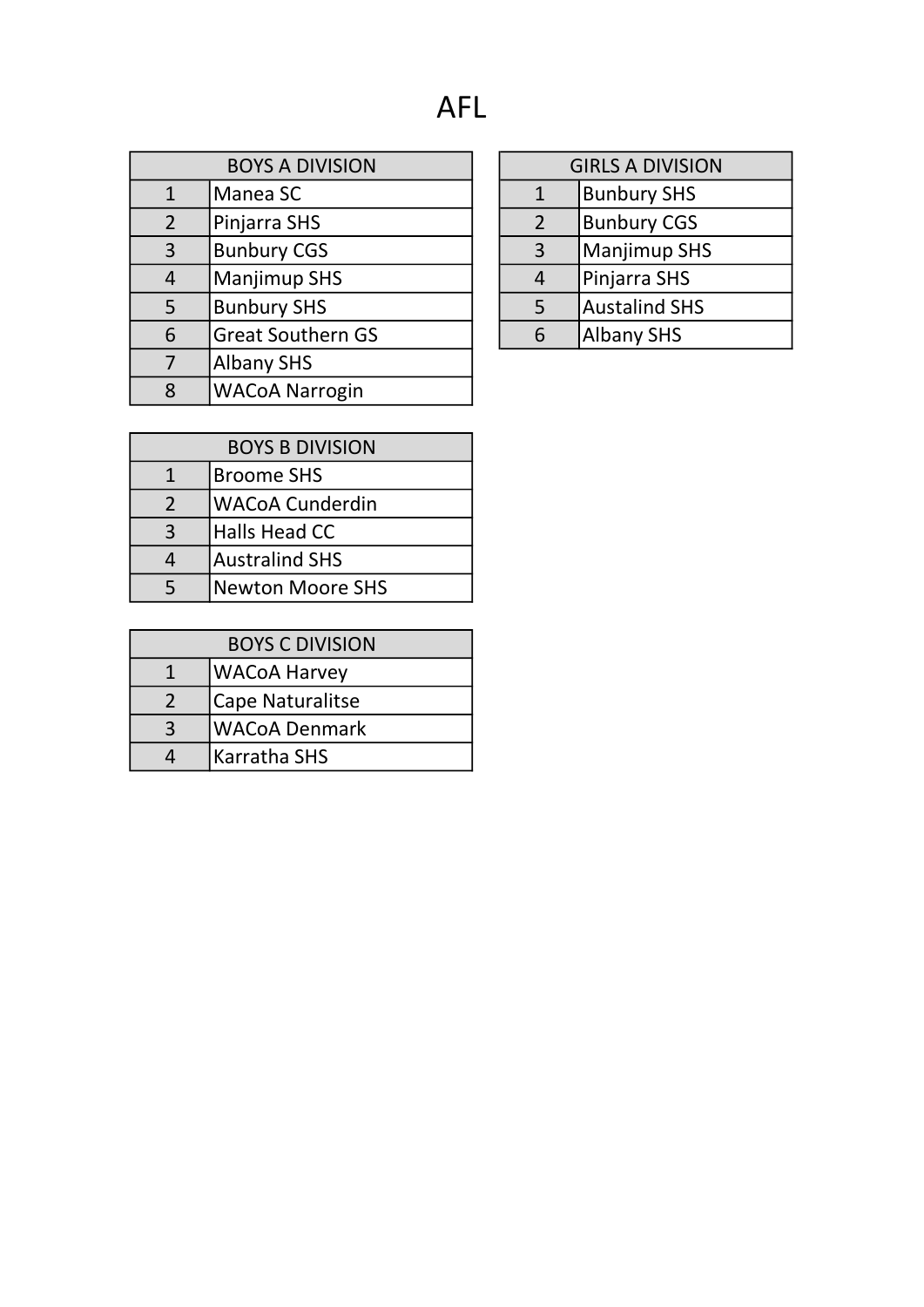#### BASKETBALL

| <b>BOYS A DIVISION</b> |                               |                | <b>GIRLS A DIVISION</b> |
|------------------------|-------------------------------|----------------|-------------------------|
|                        | Denmark SHS                   |                | <b>Albany SHS</b>       |
| $\overline{2}$         | Manea SC                      | $\overline{2}$ | <b>Bunbury SHS</b>      |
| 3                      | Geraldton                     | 3              | <b>Denmark SHS</b>      |
| 4                      | North Albany SHS              | 4              | Manea SC                |
| 5                      | <b>Great Southern Grammar</b> | 5              | Eastern Goldfields SHS  |
| 6                      | <b>Albany SHS</b>             |                |                         |
|                        | <b>Bunbury SHS</b>            |                | <b>GIRLS B DIVISION</b> |

|                        |                           |   | <b>LUNCIALICE UITU</b>        |
|------------------------|---------------------------|---|-------------------------------|
| <b>BOYS B DIVISION</b> |                           | 2 | <b>Bunbury CGS</b>            |
| $\mathbf{1}$           | John Tonkin College       | 3 | Manjimup SHS                  |
| $\overline{2}$         | <b>Australind SHS</b>     | 4 | Eaton CC                      |
| 3                      | Manjimup SHS              | 5 | <b>Great Southern Grammar</b> |
| $\overline{4}$         | Strathalbyn CC            | 6 | <b>Australind SHS</b>         |
| 5                      | <b>Esperance SHS</b>      |   | Geraldton SC                  |
| 6                      | <b>Bunbury CGS</b>        | 8 | Denmark SHS                   |
| 7                      | <b>Halls Head College</b> |   |                               |
| 8                      | Pinjarra SHS              |   | <b>GIRLS C DIVISION</b>       |

| <b>BOYS C DIVISION</b> |                           | $\overline{2}$          | <b>WACoA Denmark</b>   |  |
|------------------------|---------------------------|-------------------------|------------------------|--|
| $\mathbf{1}$           | <b>Hedland SHS</b>        | Karratha SHS<br>3       |                        |  |
| $\overline{2}$         | <b>Margaret River SHS</b> | 4                       | Kalgoorlie Boulder CHS |  |
| 3                      | Karratha SHS              | 5                       | John Tonkin College    |  |
| 4                      | Coodanup College          | Pinjarra SHS<br>6       |                        |  |
| 5                      | Dalyellup College         |                         |                        |  |
| 6                      | <b>Busselton SHS</b>      | <b>GIRLS D DIVISION</b> |                        |  |
| 7                      | Kearnan College           | $\mathbf{1}$            | Narrogin SHS           |  |
| 8                      | Eaton CC                  | $\overline{2}$          | Cape Naturaliste       |  |
| 9                      | Derby SHS                 | 3                       | <b>Harvey SHS</b>      |  |
| 10                     | Denmark SHS               | $\overline{4}$          | Dalyellup College      |  |

| <b>BOYS D DIVISION</b>        |                            | 6 | <b>WACoA Narrog</b>  |
|-------------------------------|----------------------------|---|----------------------|
|                               | Eastern Goldfields College |   | Strathalbyn CC       |
| $\mathcal{P}$                 | Kununurra DHS              | 8 | <b>Busselton SHS</b> |
| 3<br>Narrogin                 |                            |   |                      |
| Cape Naturaliste College<br>4 |                            |   |                      |
|                               | <b>Broome SHS</b>          |   |                      |

| <b>BOYS E DIVISION</b> |                                 |  |  |
|------------------------|---------------------------------|--|--|
| 1                      | <b>Bethel CC</b>                |  |  |
| $\mathfrak{p}$         | <b>Harvey SHS</b>               |  |  |
| 3                      | <b>Geraldton Grammar School</b> |  |  |
| 4                      | Collie SHS                      |  |  |
| 5                      | <b>WACoA Cunderdin</b>          |  |  |
| 6                      | Merredin College                |  |  |
|                        | Kalgoorlie Boulder CHS          |  |  |

|               | <b>BOYS F DIVISION</b>      |  |  |
|---------------|-----------------------------|--|--|
| 1             | <b>Bullsbrook College</b>   |  |  |
| $\mathcal{P}$ | <b>Tom Price SHS</b>        |  |  |
| 3             | <b>WACoA Harvey</b>         |  |  |
|               | <b>WACoA Narrogin</b>       |  |  |
| 5             | <b>Central Midlands SHS</b> |  |  |
| 6             | <b>Esperance ACS</b>        |  |  |
|               | <b>Newton Moore ESU</b>     |  |  |

|               | <b>GIRLS A DIVISION</b>       |
|---------------|-------------------------------|
|               | <b>Albany SHS</b>             |
| $\mathcal{P}$ | <b>Bunbury SHS</b>            |
| 3             | <b>Denmark SHS</b>            |
| 4             | Manea SC                      |
| ς             | <b>Eastern Goldfields SHS</b> |
|               |                               |

| <b>GIRLS B DIVISION</b> |                               |  |  |
|-------------------------|-------------------------------|--|--|
| $\mathbf{1}$            | <b>Esperance SHS</b>          |  |  |
| 2                       | <b>Bunbury CGS</b>            |  |  |
| 3                       | Manjimup SHS                  |  |  |
| $\boldsymbol{\Delta}$   | Eaton CC                      |  |  |
| 5                       | <b>Great Southern Grammar</b> |  |  |
| 6                       | <b>Australind SHS</b>         |  |  |
|                         | <b>Geraldton SC</b>           |  |  |
| g                       | <b>Denmark SHS</b>            |  |  |

| <b>GIRLS C DIVISION</b> |                        |  |  |
|-------------------------|------------------------|--|--|
| 1                       | North Albany SHS       |  |  |
| $\mathfrak{p}$          | <b>WACoA Denmark</b>   |  |  |
| 3                       | Karratha SHS           |  |  |
| 4                       | Kalgoorlie Boulder CHS |  |  |
| 5                       | John Tonkin College    |  |  |
|                         | Pinjarra SHS           |  |  |

|                | <b>GIRLS D DIVISION</b> |  |  |
|----------------|-------------------------|--|--|
|                | <b>Narrogin SHS</b>     |  |  |
| $\mathfrak{p}$ | Cape Naturaliste        |  |  |
| 3              | <b>Harvey SHS</b>       |  |  |
| 4              | Dalyellup College       |  |  |
| 5              | Collie SHS              |  |  |
| 6              | <b>WACoA Narrogin</b>   |  |  |
|                | Strathalbyn CC          |  |  |
|                | <b>Busselton SHS</b>    |  |  |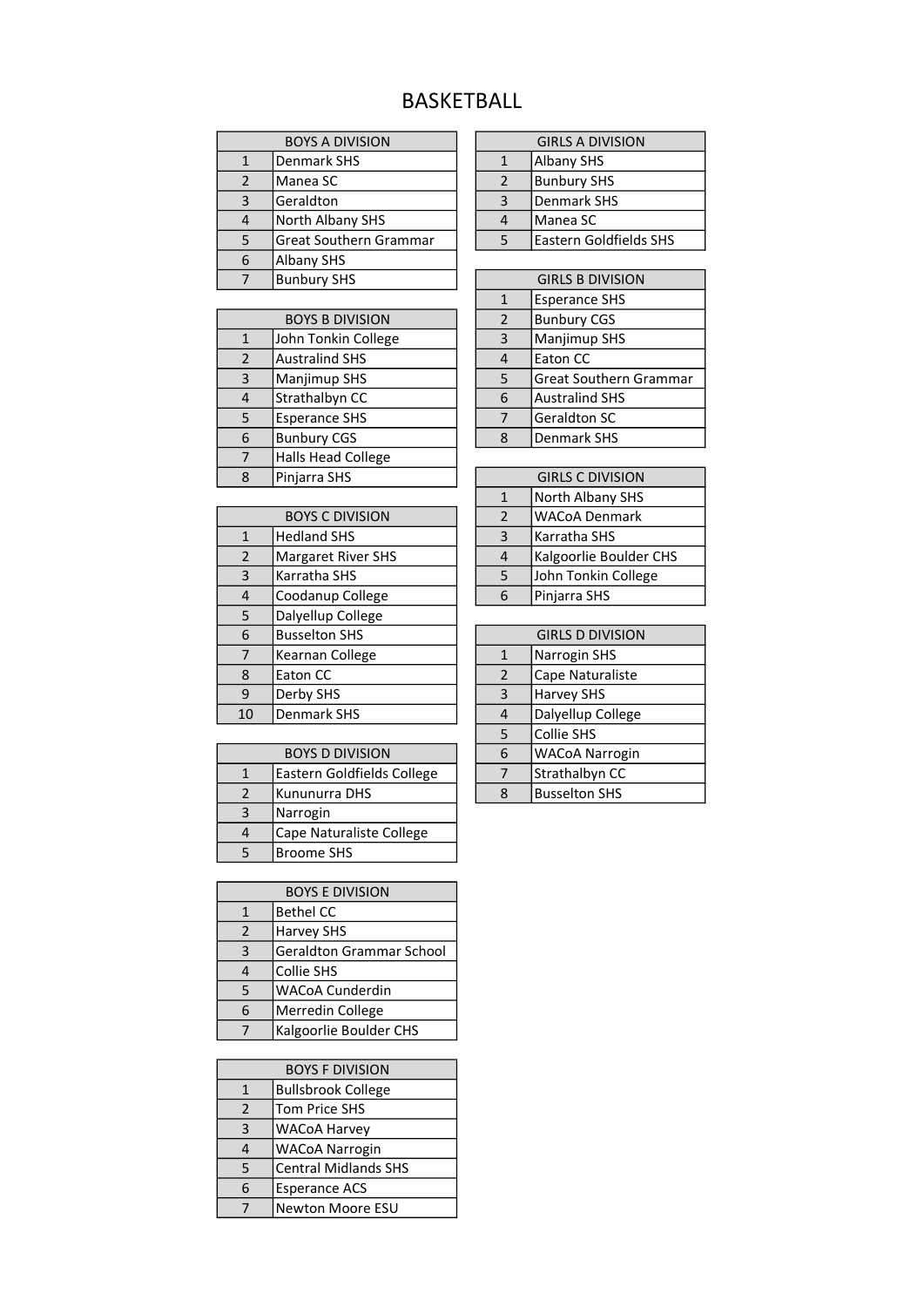## DANCE

| A Division     |                                 |  |
|----------------|---------------------------------|--|
| $\mathbf{1}$   | Manea SC                        |  |
| $\overline{2}$ | <b>Bunbury SHS</b>              |  |
| 3              | <b>Broome SHS/Geraldton SHS</b> |  |
| 4              | Dalyellup College               |  |
| 4              | <b>Margaret River SHS</b>       |  |
| 6              | Esperance ACS/Karratha SHS      |  |
| 7              | <b>Hedland SHS</b>              |  |
| 8              | Strathalbyn CC                  |  |
| 9              | Pinjarra SHS                    |  |
| 10             | <b>Kalgoorlie Boulder CHS</b>   |  |
|                | <b>Newton Moore SHS</b>         |  |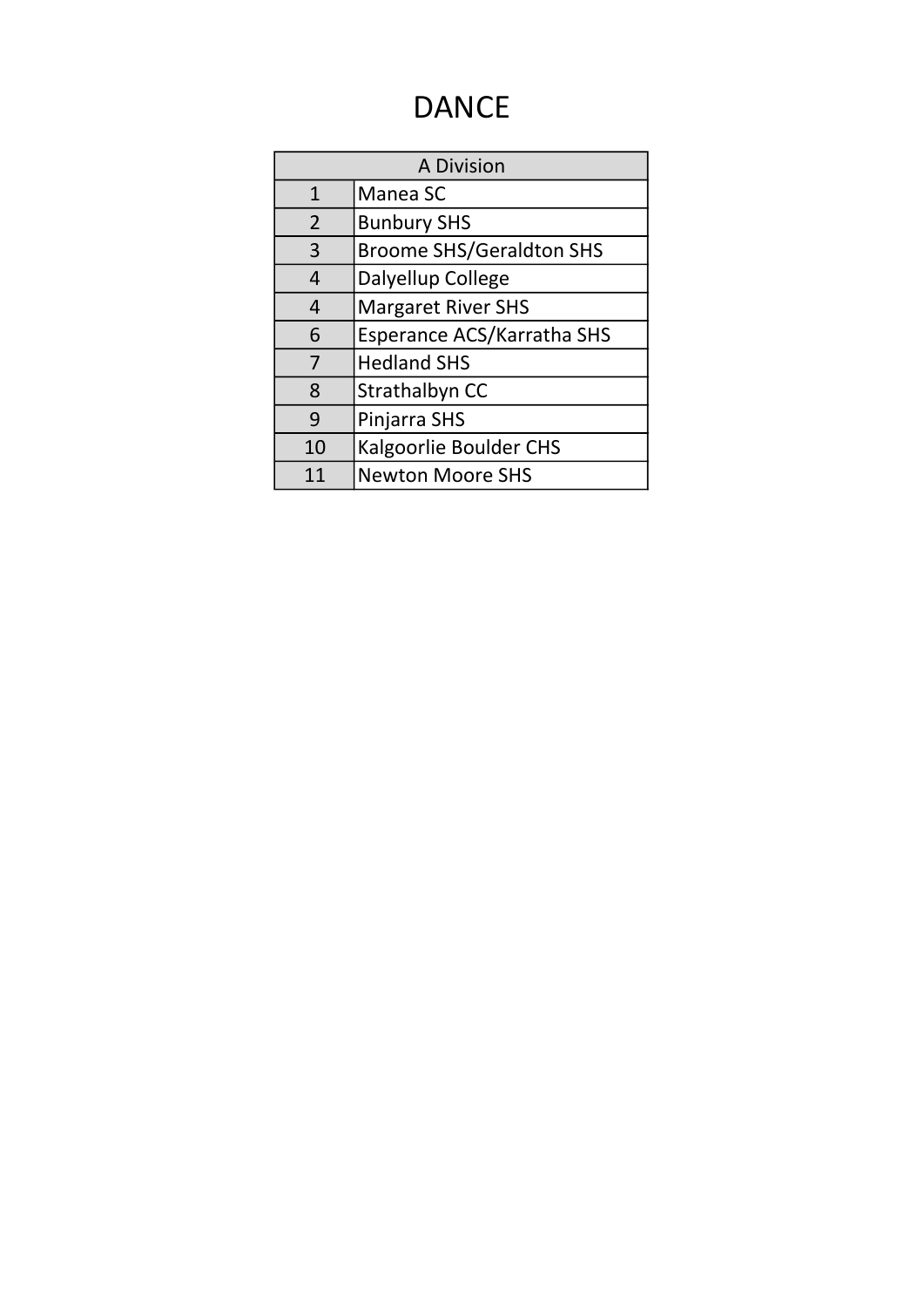## **HOCKEY**

| <b>BOYS A DIVISION</b> |                               | <b>GIRLS A DIV</b> |                     |  |
|------------------------|-------------------------------|--------------------|---------------------|--|
|                        | Narrogin SHS                  |                    | <b>Bunbury SHS</b>  |  |
| 2                      | <b>Bunbury SHS</b>            |                    | <b>Great Southe</b> |  |
| $\overline{3}$         | <b>Great Southern Grammar</b> |                    | Manea SC            |  |
|                        | <b>Bunbury CGS</b>            |                    | <b>Bunbury CGS</b>  |  |
|                        | <b>Albany SHS</b>             |                    | <b>Albany SHS</b>   |  |

| <b>BOYS A DIVISION</b> |                        | <b>GIRLS A DIVISION</b> |                               |  |
|------------------------|------------------------|-------------------------|-------------------------------|--|
|                        | Narrogin SHS           |                         | <b>Bunbury SHS</b>            |  |
| $\overline{2}$         | <b>Bunbury SHS</b>     |                         | <b>Great Southern Grammar</b> |  |
| 3                      | Great Southern Grammar |                         | Manea SC                      |  |
| 4                      | <b>Bunbury CGS</b>     |                         | <b>Bunbury CGS</b>            |  |
| 5                      | Albany SHS             |                         | Albany SHS                    |  |
|                        |                        |                         |                               |  |

| <b>BOYS B DIVISION</b> |                        |   | <b>GIRLS B DIVISIO</b> |
|------------------------|------------------------|---|------------------------|
|                        | <b>Geraldton SHS</b>   |   | Collie SHS             |
|                        | <b>Esperance SHS</b>   |   | Narrogin SHS           |
| $\overline{3}$         | <b>WACoA Narrogin</b>  | 3 | <b>Esperance SHS</b>   |
| 4                      | <b>WACoA Cunderdin</b> | Δ | Cape Naturaliste       |
|                        |                        |   |                        |

| <b>BOYS C DIVISION</b> |                         |  |
|------------------------|-------------------------|--|
|                        | <b>North Albany SHS</b> |  |
| 2                      | Strathalbyn CC          |  |
| 3                      | <b>Katanning SHS</b>    |  |
|                        | <b>Australind SHS</b>   |  |
| 5                      | <b>Esperance ACS</b>    |  |

| <b>GIRLS B DIVISION</b> |                         |  |
|-------------------------|-------------------------|--|
|                         | <b>Collie SHS</b>       |  |
| 2                       | <b>Narrogin SHS</b>     |  |
| 3                       | <b>Esperance SHS</b>    |  |
| 4                       | Cape Naturaliste        |  |
| 5                       | <b>Central Midlands</b> |  |
|                         | <b>Hedland SHS</b>      |  |
|                         |                         |  |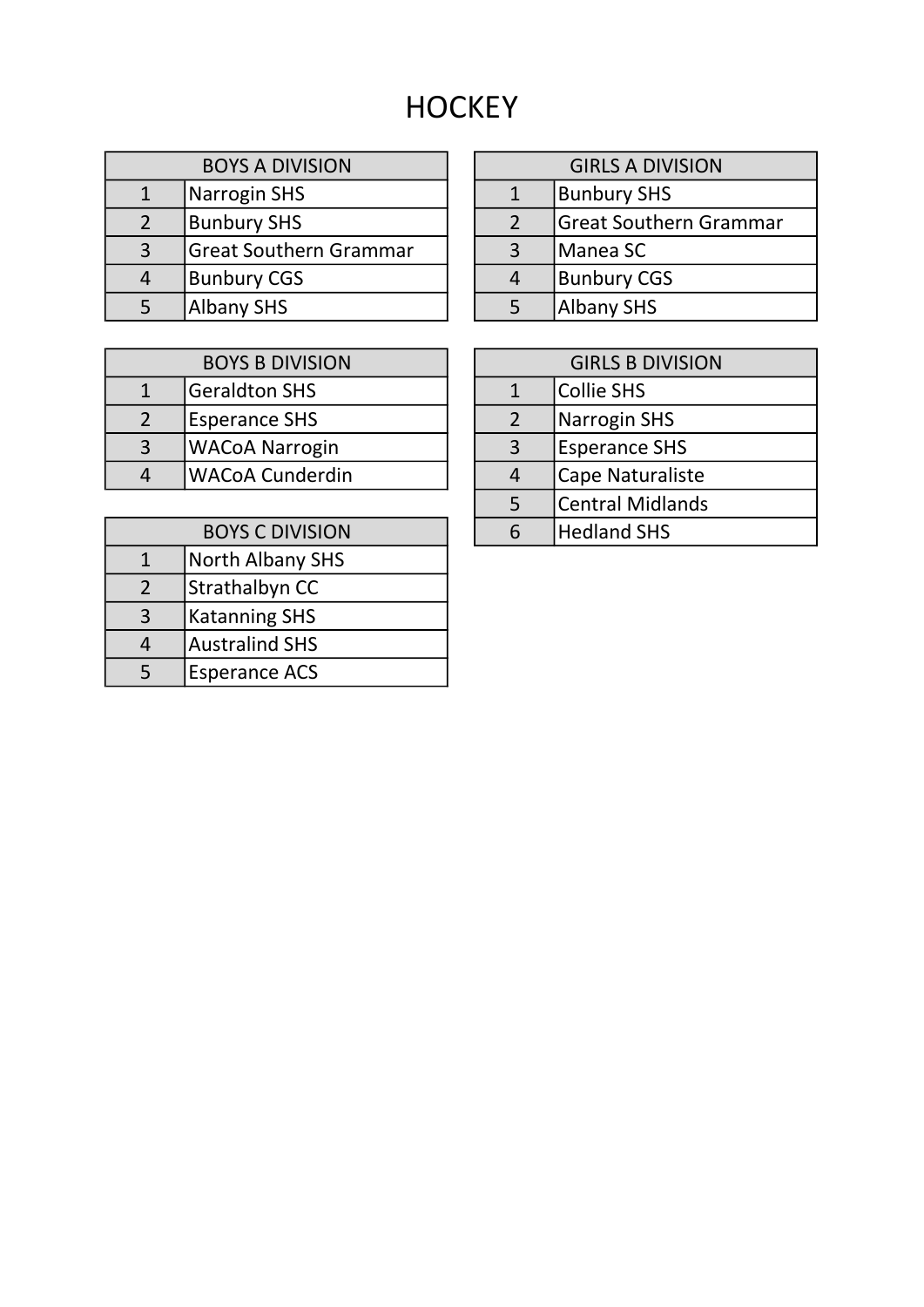## **NETBALL**

| A DIVISION     |                          | <b>D DIVISION</b> |                           |
|----------------|--------------------------|-------------------|---------------------------|
| $\mathbf{1}$   | <b>Bunbury CGS</b>       | $\mathbf{1}$      | Kearnan College           |
| $\overline{2}$ | <b>Bunbury SHS</b>       | $\overline{2}$    | <b>Geraldton GS</b>       |
| 3              | <b>Australind SHS</b>    | $\overline{3}$    | <b>Bullsbrook College</b> |
| 4              | Halls Head CC            | $\overline{4}$    | John Tonkin College       |
| 5              | <b>Manjiump SHS</b>      | 5                 | Halls Head College #2     |
| 6              | Manea SC                 | 6                 | <b>WACoA Cunderdin</b>    |
| 7              | <b>Albany SHS</b>        | 7                 | <b>Busselton SHS</b>      |
| 8              | <b>Great Southern GS</b> | $\mathsf R$       | Strathalbyn CC            |

| <b>B DIVISION</b> |                           |                   |                              |
|-------------------|---------------------------|-------------------|------------------------------|
|                   | <b>Eastern Goldfields</b> | <b>E DIVISION</b> |                              |
|                   | <b>Esperance SHS</b>      |                   | <b>Bullsbrook College #2</b> |
| 3                 | <b>Northam SHS</b>        | $\mathcal{P}$     | Merredin College             |
| 4                 | <b>Geraldton SHS</b>      | 3                 | <b>Bethel CC</b>             |
|                   | Karratha SHS              | 4                 | Dalyellup College            |
| 6                 | Pinjarra SHS              |                   | Kalgoorlie Boulder CHS       |

|                | <b>C DIVISION</b>         | 7                            | <b>WACoA Cunderdin</b> |  |
|----------------|---------------------------|------------------------------|------------------------|--|
| $\mathbf{1}$   | <b>North Albany SHS</b>   | 8                            | <b>Busselton SHS</b>   |  |
| $\overline{2}$ | <b>Margaret River SHS</b> | <b>Newton Moore SHS</b><br>9 |                        |  |
| 3              | Eaton CC                  |                              |                        |  |
| 4              | <b>Broome SHS</b>         | <b>F DIVISION</b>            |                        |  |
| 5              | Narrogin SHS              | $\mathbf{1}$                 | Tom Price SHS          |  |
| 6              | <b>Katanning SHS</b>      | $\overline{2}$               | Cape Naturaliste       |  |
| 7              | <b>Hedland SHS</b>        | 3                            | <b>WACoA Harvey</b>    |  |
| 8              | <b>Newton Moore SHS</b>   | 4                            | Merredin College #2    |  |
|                |                           |                              |                        |  |

| <b>D DIVISION</b> |                           |  |
|-------------------|---------------------------|--|
| $\mathbf{1}$      | <b>Kearnan College</b>    |  |
| 2                 | <b>Geraldton GS</b>       |  |
| $\overline{3}$    | <b>Bullsbrook College</b> |  |
| $\overline{4}$    | John Tonkin College       |  |
| 5                 | Halls Head College #2     |  |
| 6                 | <b>WACoA Cunderdin</b>    |  |
| 7                 | <b>Busselton SHS</b>      |  |
| 8                 | Strathalbyn CC            |  |
|                   | <b>Bunbury CGS #2</b>     |  |

| <b>E DIVISION</b> |                               |  |
|-------------------|-------------------------------|--|
| $\mathbf{1}$      | <b>Bullsbrook College #2</b>  |  |
| $\overline{2}$    | <b>Merredin College</b>       |  |
| 3                 | <b>Bethel CC</b>              |  |
| 4                 | Dalyellup College             |  |
| 5                 | <b>Kalgoorlie Boulder CHS</b> |  |
| 6                 | <b>Denmark SHS</b>            |  |
| 7                 | <b>WACoA Cunderdin</b>        |  |
| 8                 | <b>Busselton SHS</b>          |  |
| q                 | <b>Newton Moore SHS</b>       |  |

|              | <b>F DIVISION</b>    |
|--------------|----------------------|
| $\mathbf{1}$ | <b>Tom Price SHS</b> |
| 2            | Cape Naturaliste     |
| 3            | <b>WACoA Harvey</b>  |
| 4            | Merredin College #2  |
| 5            | <b>Esperance ACS</b> |
| 6            | <b>WACoA Denmark</b> |
| 7            | Eaton CC #2          |
| 8            | Mt Barker CC         |
| q            | Kearnan College #2   |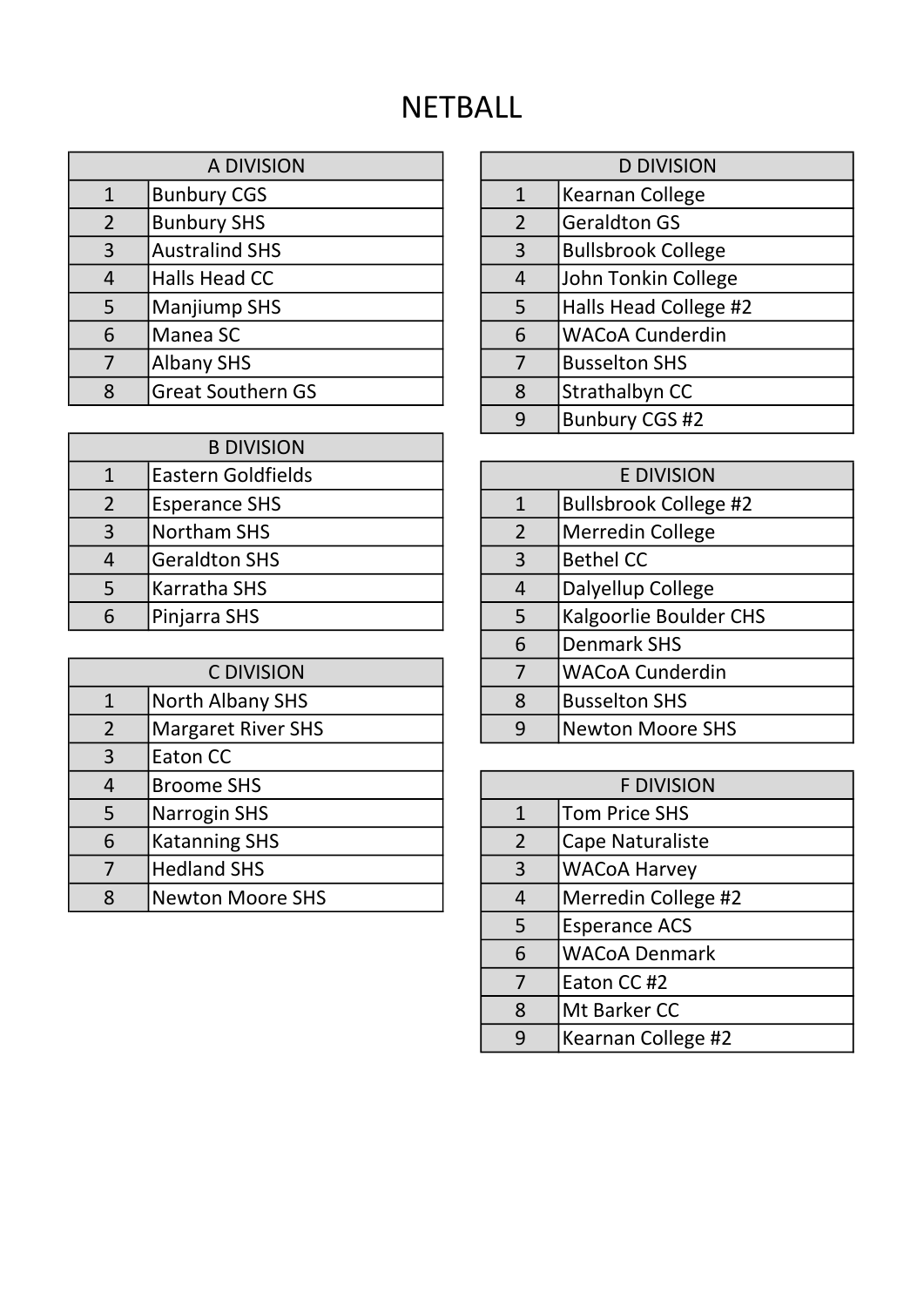# SOCCER

| <b>BOYS A DIVISION</b> |                          | <b>GIRLS A DIVISION</b> |                           |
|------------------------|--------------------------|-------------------------|---------------------------|
| 1                      | Australind SHS           |                         | <b>Denmark SHS</b>        |
| $\overline{2}$         | Manea SC                 |                         | <b>Bunbury SHS</b>        |
| $\overline{3}$         | <b>Bunbury CGS</b>       | $\overline{3}$          | <b>Margaret River SHS</b> |
| $\overline{4}$         | Albany SHS               |                         | Manea SC                  |
| 5                      | <b>Bunbury SHS</b>       |                         | <b>Australind SHS</b>     |
| 6                      | <b>Great Southern GS</b> |                         | <b>Albany SHS</b>         |

| <b>GIRLS A DIVISION</b> |                           |  |
|-------------------------|---------------------------|--|
|                         | <b>Denmark SHS</b>        |  |
| $\mathcal{L}$           | <b>Bunbury SHS</b>        |  |
| 3                       | <b>Margaret River SHS</b> |  |
| 4                       | Manea SC                  |  |
| 5                       | <b>Australind SHS</b>     |  |
| հ                       | <b>Albany SHS</b>         |  |
|                         |                           |  |

| <b>BOYS B DIVISION</b> |                      | <b>GIRLS B DIVISION</b> |                          |  |
|------------------------|----------------------|-------------------------|--------------------------|--|
|                        | North Albany SHS     |                         | <b>North Albany SHS</b>  |  |
| 2                      | <b>Karratha SHS</b>  |                         | Cape Naturaliste College |  |
| 3                      | <b>Esperance SHS</b> | 3                       | <b>Esperance SHS</b>     |  |
| 4                      | Cape Naturaliste     |                         | <b>Bunbury CGS</b>       |  |
| 5                      | Manjimup SHS         |                         |                          |  |
| 6                      | <b>Busselton SHS</b> | <b>GIRLS C DIVISION</b> |                          |  |
|                        |                      |                         |                          |  |

| <b>BOYS C DIVISION</b><br>2<br>John Tonkin College<br>3<br>1<br><b>Denmark SHS</b><br>2<br>4 |  |                     |
|----------------------------------------------------------------------------------------------|--|---------------------|
|                                                                                              |  | Narrogin SHS        |
|                                                                                              |  | John Tonkin         |
|                                                                                              |  | <b>Manjimup SHS</b> |
| <b>Narrogin SHS</b><br>3                                                                     |  |                     |
| Mt Barker CC<br>4                                                                            |  |                     |
| Eaton CC<br>5                                                                                |  |                     |
| <b>Newton Moore SHS</b><br>6                                                                 |  |                     |

| <b>BOYS D DIVISION</b> |                           |  |
|------------------------|---------------------------|--|
|                        | Keranan College           |  |
| 2                      | Collie SHS                |  |
| 3                      | <b>WACoA Denmark</b>      |  |
|                        | <b>Eastern Goldfields</b> |  |
| 5                      | Coodanup College          |  |
|                        | <b>Northam SHS</b>        |  |

| <b>GIRLS B DIVISION</b> |                                 |  |
|-------------------------|---------------------------------|--|
|                         | North Albany SHS                |  |
|                         | <b>Cape Naturaliste College</b> |  |
| 3                       | <b>Esperance SHS</b>            |  |
| 4                       | <b>Bunbury CGS</b>              |  |

|               | <b>GIRLS C DIVISION</b>      |
|---------------|------------------------------|
|               | <b>Eastern Goldfield SHS</b> |
| $\mathcal{L}$ | Narrogin SHS                 |
| 3             | John Tonkin                  |
|               | Manjimup SHS                 |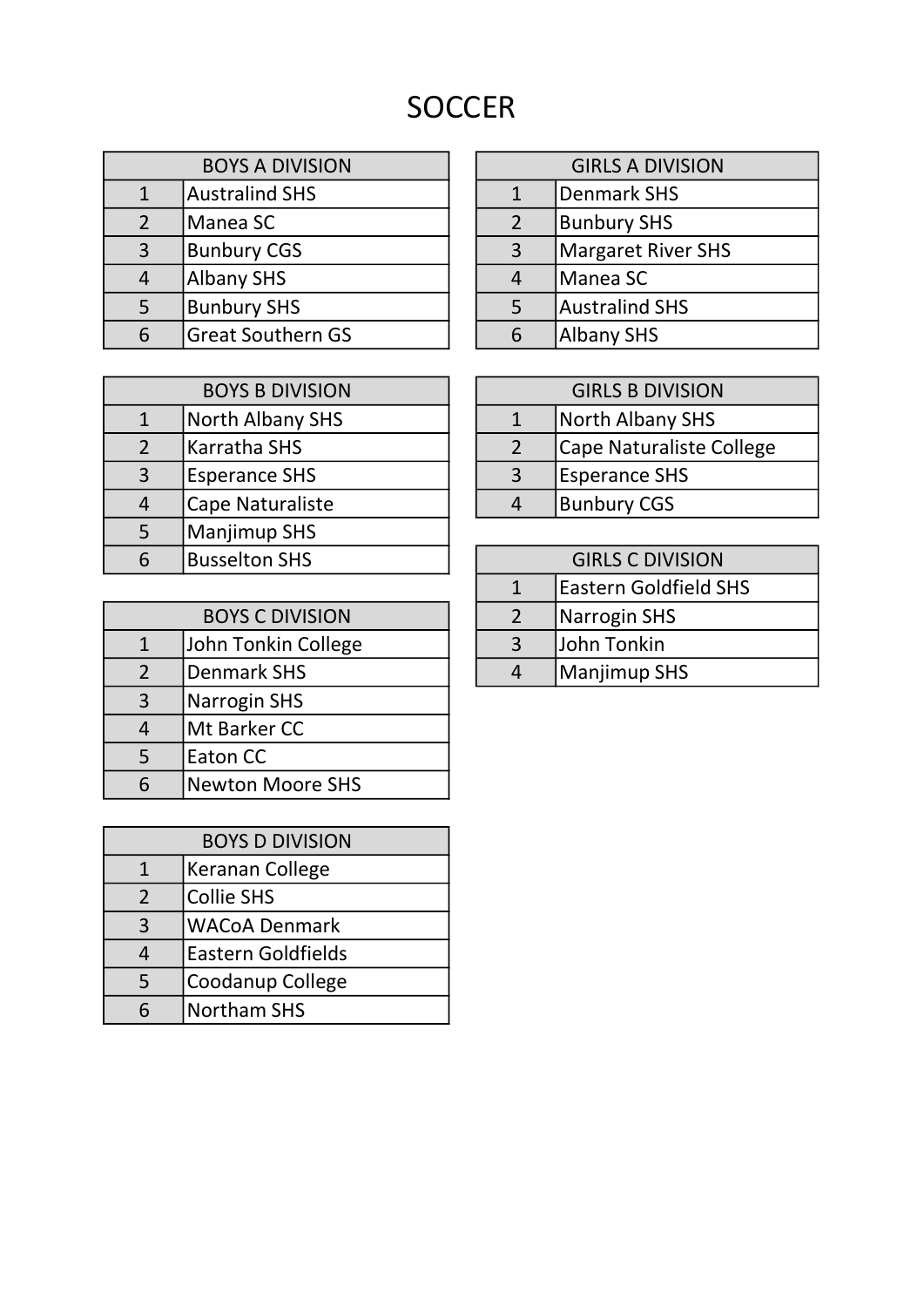### SPEECH & DEBATING

| <b>CHAMPION SCHOOL</b> |                               |  |
|------------------------|-------------------------------|--|
| $\mathbf{1}$           | <b>Albany SHS</b>             |  |
| $\overline{2}$         | <b>Christmas Island DHS</b>   |  |
| 3                      | <b>Great Southern Grammar</b> |  |
| 4                      | <b>Bunbury CGS</b>            |  |
| 5                      | <b>Bunbury SHS</b>            |  |
| 6                      | <b>Geraldton GS</b>           |  |
| 7                      | <b>North Albany SHS</b>       |  |
| 8                      | <b>Australind SHS</b>         |  |
| 8                      | Manea SC                      |  |
| 10                     | <b>Karratha SHS</b>           |  |
| 10                     | <b>Mount Barker CC</b>        |  |

#### SPEECH

A Div Patrick Webster - Albany SHS

B Div Janani Jamil - Christmas Island DHS

#### DEBATING

 $\overline{AB}$  Bundall Albany SHS

B Div Geraldton Grammar School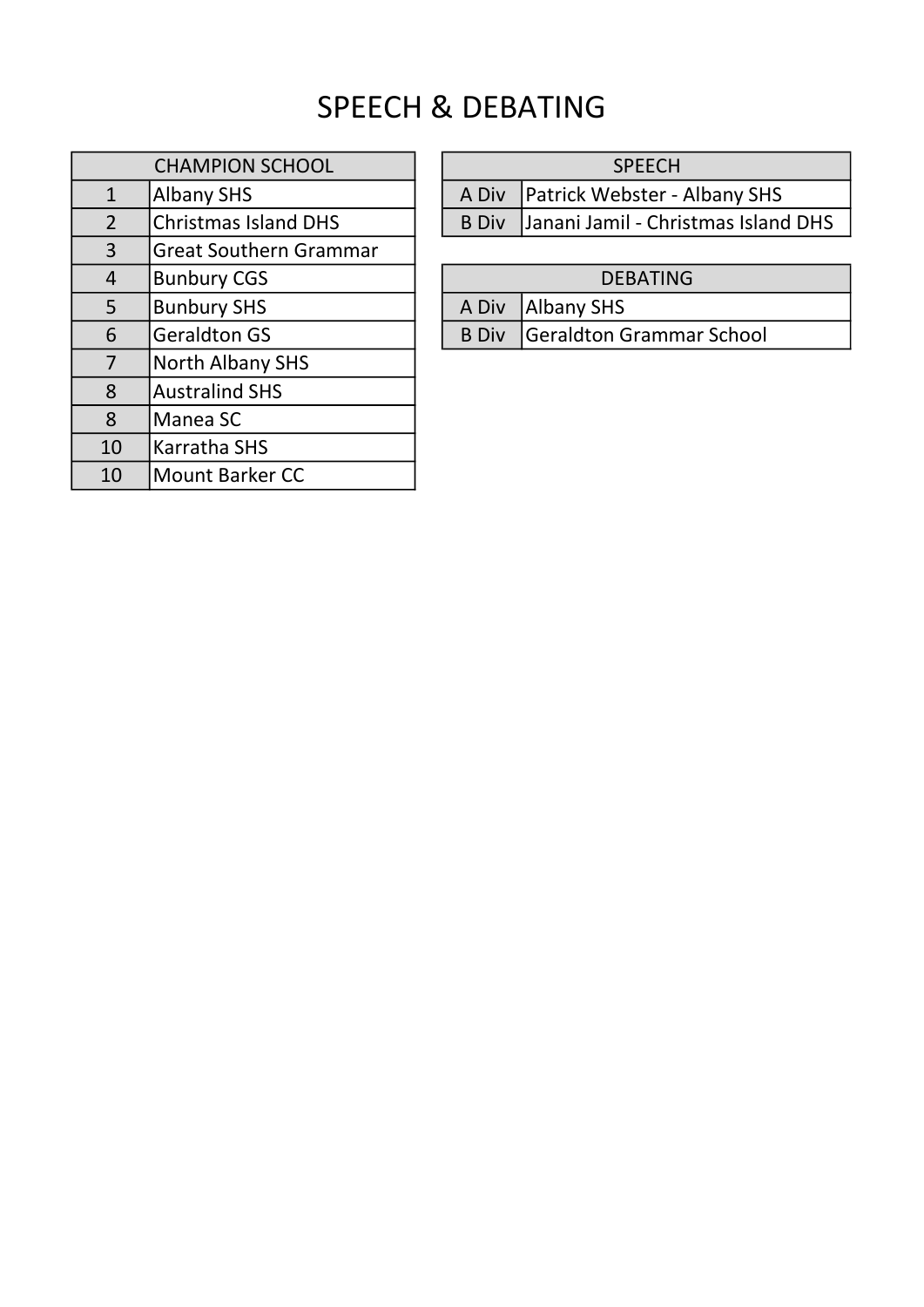## TOUCH

| A DIVISION |                               |  |
|------------|-------------------------------|--|
|            | <b>Eastern Goldfields CHS</b> |  |
|            | <b>Esperance SHS</b>          |  |
|            | John Tonkin College           |  |
|            | Manea SC                      |  |

| <b>B DIVISION</b> |                         |  |
|-------------------|-------------------------|--|
| 1                 | <b>Hedland SHS</b>      |  |
| $\overline{2}$    | <b>North Albany SHS</b> |  |
| 3                 | <b>Narrogin SHS</b>     |  |
| 4                 | <b>Geraldton SHS</b>    |  |
| 5                 | Mt Barker CC            |  |
| 6                 | Coodanup College        |  |
|                   | <b>Bunbury CGS</b>      |  |
|                   |                         |  |

| <b>C DIVISION</b> |                                 |  |  |
|-------------------|---------------------------------|--|--|
| 1                 | <b>Australind SHS</b>           |  |  |
| 2                 | <b>Katanning SHS</b>            |  |  |
| 3                 | Dalyellup College               |  |  |
|                   | <b>Cape Naturaliste College</b> |  |  |
| 5                 | <b>Bullsbrook College</b>       |  |  |
| 6                 | <b>Collie SHS</b>               |  |  |
|                   | <b>Karratha SHS</b>             |  |  |